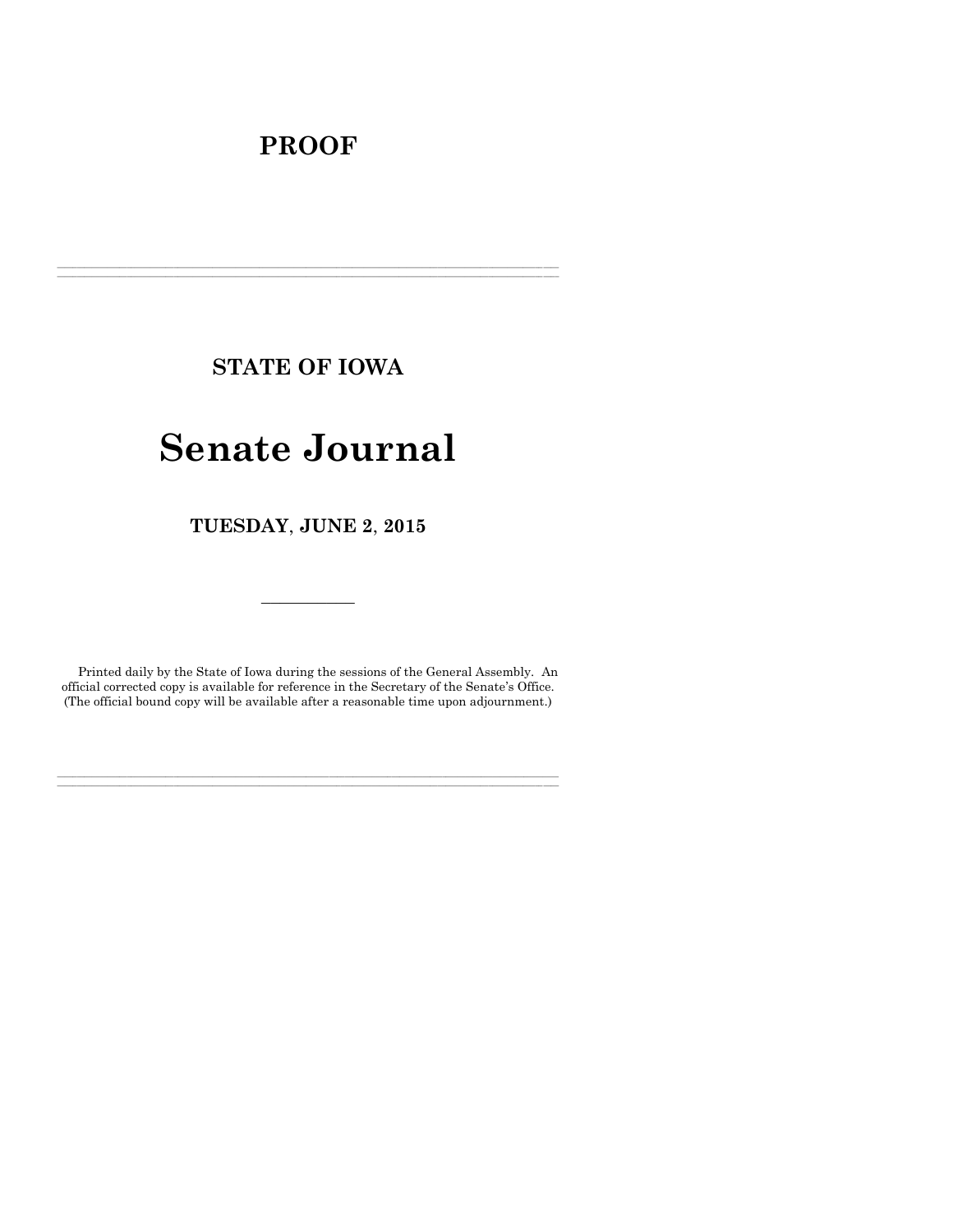# **JOURNAL OF THE SENATE**

 $\frac{1}{2}$ 

ONE HUNDRED FORTY-SECOND CALENDAR DAY EIGHTY-THIRD SESSION DAY

> Senate Chamber Des Moines, Iowa, Tuesday, June 2, 2015

The Senate met in regular session at 10:04 a.m., President Jochum presiding.

The Senate observed a moment of silence.

# PLEDGE OF ALLEGIANCE

The Pledge of Allegiance was led by Senate Page Emily Bray.

The Journal of Monday, June 1, 2015, was approved.

#### RECESS

On motion of Senator Gronstal, the Senate recessed at 10:07 a.m. until the fall of the gavel.

### RECONVENED

The Senate reconvened at 1:46 p.m., President Jochum presiding.

#### HOUSE MESSAGES RECEIVED AND CONSIDERED

The following messages were received from the Chief Clerk of the House:

MADAM PRESIDENT: I am directed to inform your honorable body that the House has on June 2, 2015, **passed** the following bill in which the concurrence of the House was asked:

**[Senate File 176](http://coolice.legis.iowa.gov/Cool-ICE/default.asp?Category=billinfo&Service=Billbook&frame=1&GA=86&hbill=SF176)**, a bill for an act relating to school district property tax replacement payments for certain budget years and including effective date provisions.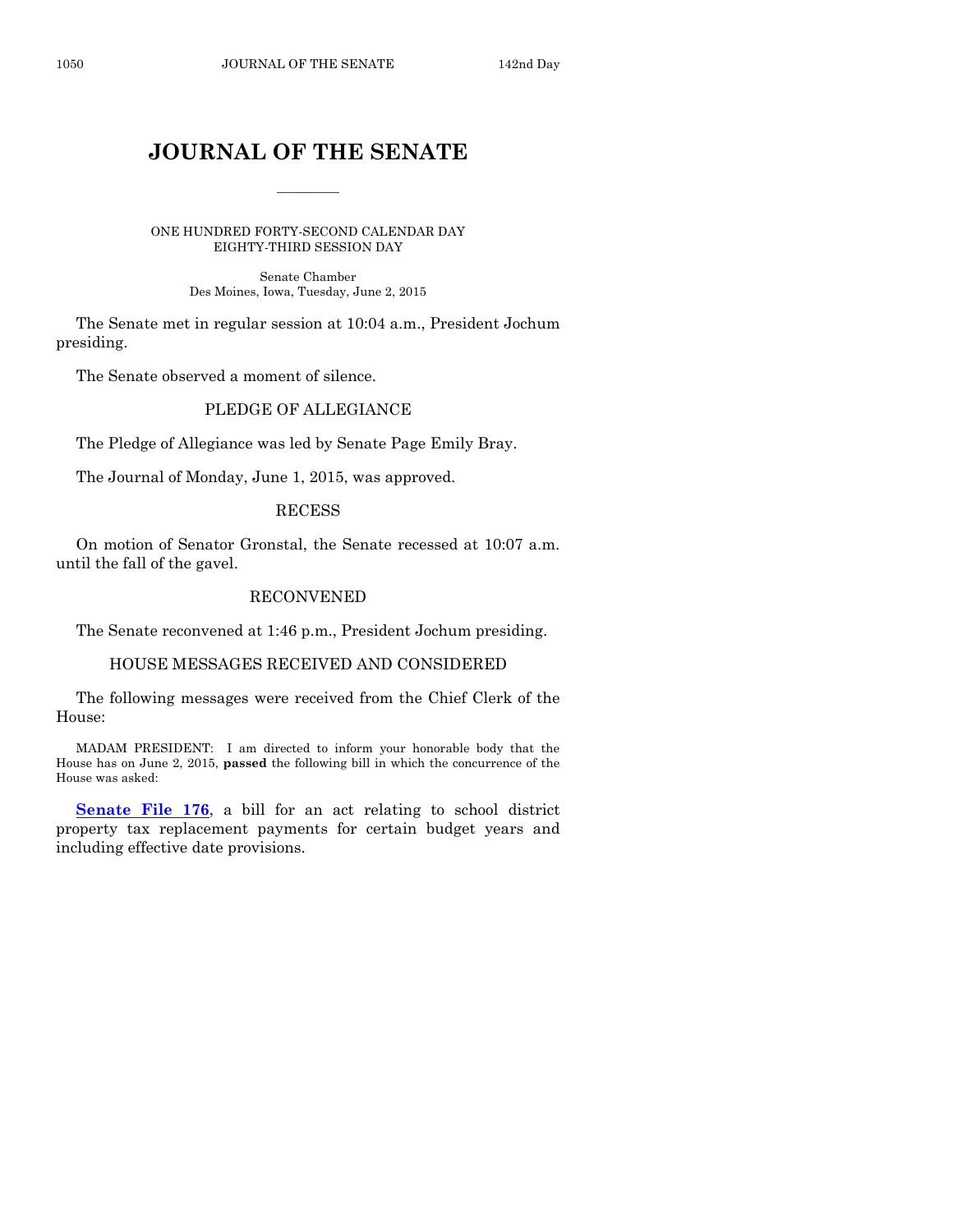ALSO: That the House has on June 2, 2015, **concurred** in the Senate amendment **and passed** the following bill in which the concurrence of the House was asked:

**[House File 544](http://coolice.legis.iowa.gov/Cool-ICE/default.asp?Category=billinfo&Service=Billbook&frame=1&GA=86&hbill=HF544)**, a bill for an act regarding the use of waste conversion technologies as a waste management practice.

ALSO: That the House has on June 2, 2015, **passed** the following bills in which the concurrence of the Senate is asked:

**[House File 603](http://coolice.legis.iowa.gov/Cool-ICE/default.asp?Category=billinfo&Service=Billbook&frame=1&GA=86&hbill=HF603)**, a bill for an act exempting from the sales tax the sales price for the use of self-pay washers and dryers.

Read first time and referred to committee on **Ways and Means**.

**[House File 607](http://coolice.legis.iowa.gov/Cool-ICE/default.asp?Category=billinfo&Service=Billbook&frame=1&GA=86&hbill=HF607)**, a bill for an act expanding the definition of a public utility for purposes of provisions governing public utility crossings of railroad rights-of-way, and including effective date provisions.

Read first time and attached to **similar [Senate File 236](http://coolice.legis.iowa.gov/Cool-ICE/default.asp?Category=billinfo&Service=Billbook&frame=1&GA=86&hbill=SF236)**.

**[House File 627](http://coolice.legis.iowa.gov/Cool-ICE/default.asp?Category=billinfo&Service=Billbook&frame=1&GA=86&hbill=HF627)**, a bill for an act relating to the property tax exemption for the value added by certain geothermal heating or cooling systems and including applicability provisions.

Read first time and referred to committee on **Ways and Means**.

**[House File 661](http://coolice.legis.iowa.gov/Cool-ICE/default.asp?Category=billinfo&Service=Billbook&frame=1&GA=86&hbill=HF661)**, a bill for an act relating to probate and estaterelated laws, including the deduction of administrative expenses on the Iowa fiduciary income tax return, the Iowa inheritance tax, fiduciaries' right to property and information, and the surviving spouse's elective share, and including applicability provisions.

Read first time and referred to committee on **Ways and Means**.

**[House File 664](http://coolice.legis.iowa.gov/Cool-ICE/default.asp?Category=billinfo&Service=Billbook&frame=1&GA=86&hbill=HF664)**, a bill for an act establishing the state percent of growth.

Read first time and referred to committee on **Education**.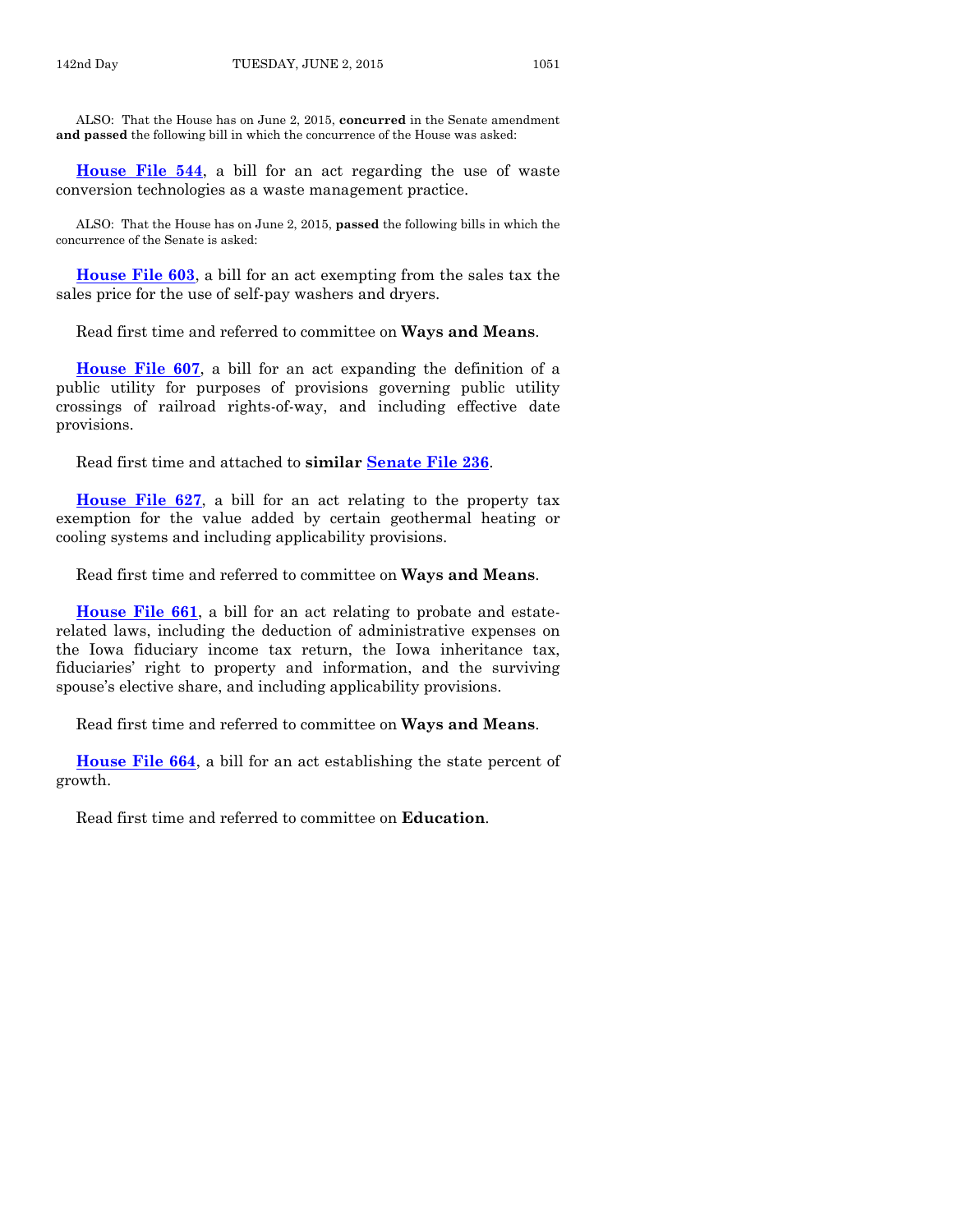**[House File 665](http://coolice.legis.iowa.gov/Cool-ICE/default.asp?Category=billinfo&Service=Billbook&frame=1&GA=86&hbill=HF665)**, a bill for an act establishing the categorical state percent of growth.

Read first time and referred to committee on **Education**.

The Senate stood at ease at 1:47 p.m. until the fall of the gavel for the purpose of a Republican party caucus.

The Senate resumed session at 2:06 p.m., President Jochum presiding.

# CONSIDERATION OF BILLS (Unfinished Business Calendar)

Senator Gronstal asked and received unanimous consent to take up for consideration [House File 299](http://coolice.legis.iowa.gov/Cool-ICE/default.asp?Category=billinfo&Service=Billbook&frame=1&GA=86&hbill=HF299) and [Senate File 443.](http://coolice.legis.iowa.gov/Cool-ICE/default.asp?Category=billinfo&Service=Billbook&frame=1&GA=86&hbill=SF443)

# **[House File 299](http://coolice.legis.iowa.gov/Cool-ICE/default.asp?Category=billinfo&Service=Billbook&frame=1&GA=86&hbill=HF299)**

On motion of Senator Sodders, **[House File 299](http://coolice.legis.iowa.gov/Cool-ICE/default.asp?Category=billinfo&Service=Billbook&frame=1&GA=86&hbill=HF299)**, a bill for an act prohibiting the use of agreements concerning private land owners entered into by the loess hills development and conservation authority or the loess hills alliance, placed on the Unfinished Business Calendar on April 9, 2015, with report of committee recommending passage, was taken up for consideration.

Senator Sodders moved that the bill be read the last time now and placed upon its passage, which motion prevailed by a voice vote, and the bill was read the last time.

On the question "Shall the bill pass?"  $(H.F. 299)$ , the vote was:

Yeas, 50:

| Allen        | Danielson | Johnson      | Segebart |
|--------------|-----------|--------------|----------|
| Anderson     | Dearden   | Kapucian     | Seng     |
| Behn         | Dix       | Kinney       | Shipley  |
| Bertrand     | Dotzler   | Kraayenbrink | Sinclair |
| Bisignano    | Dvorsky   | Mathis       | Smith    |
| Bolkcom      | Feenstra  | McCoy        | Sodders  |
| Bowman       | Garrett   | Petersen     | Taylor   |
| <b>Brase</b> | Gronstal  | Quirmbach    | Whitver  |
| Breitbach    | Guth      | Ragan        | Wilhelm  |
| Chapman      | Hart      | Rozenboom    | Zaun     |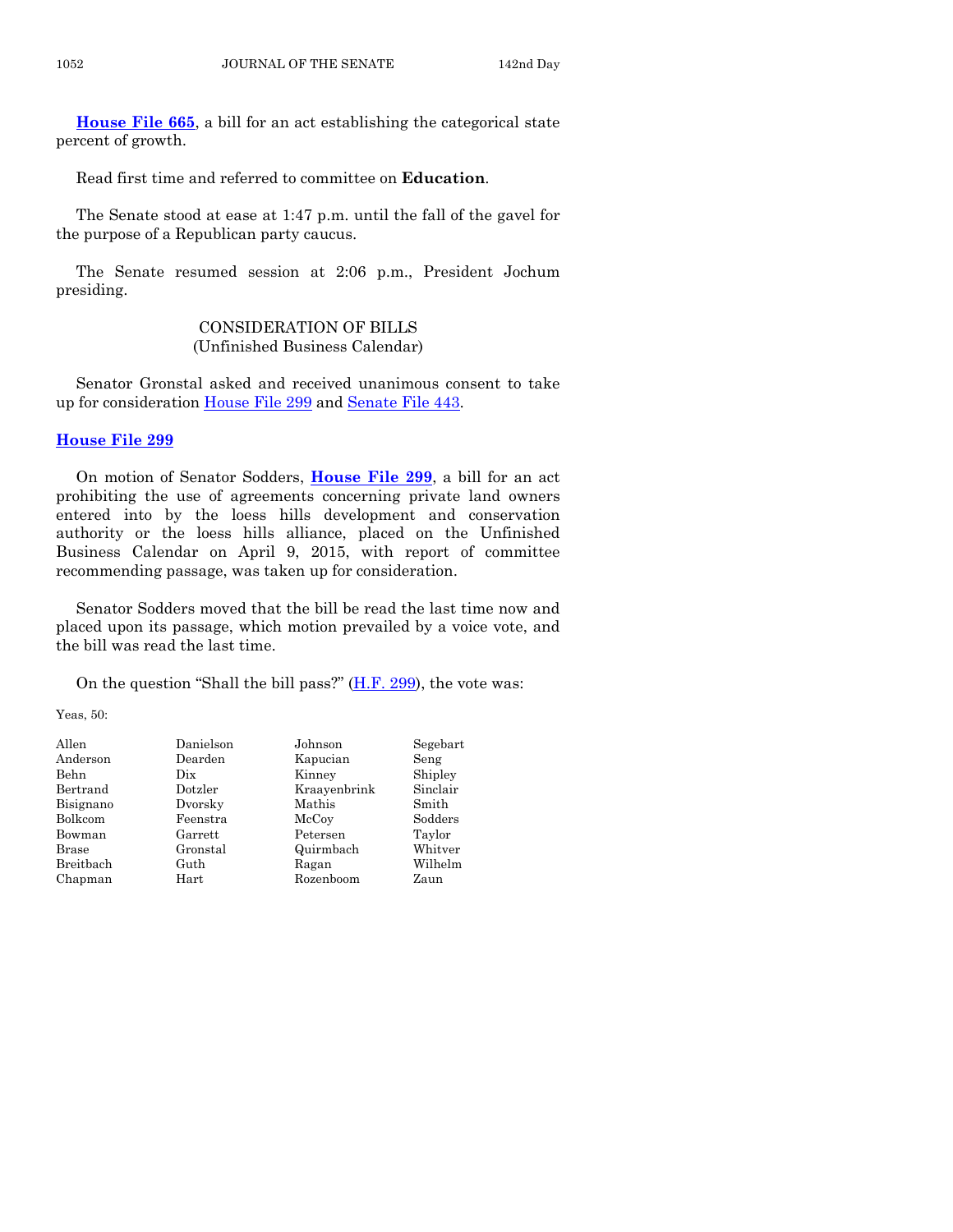| Chelgren | Hogg   | Schneider  | Zumbach |
|----------|--------|------------|---------|
| Costello | Horn   | Schoenjahn |         |
| Courtney | Jochum | Schultz    |         |
|          |        |            |         |

Absent, none.

The bill, having received a constitutional majority, was declared to have passed the Senate and the title was agreed to.

#### **[Senate File 443](http://coolice.legis.iowa.gov/Cool-ICE/default.asp?Category=billinfo&Service=Billbook&frame=1&GA=86&hbill=SF443)**

On motion of Senator Danielson, **[Senate File 443](http://coolice.legis.iowa.gov/Cool-ICE/default.asp?Category=billinfo&Service=Billbook&frame=1&GA=86&hbill=SF443)**, a bill for an act requiring publication on the internet of contact information for elective public officers, placed on the Unfinished Business Calendar on April 2, 2015, was taken up for consideration.

Senator Danielson offered amendment S–[3206,](http://coolice.legis.iowa.gov/Cool-ICE/default.asp?Category=billinfo&Service=Billbook&frame=1&GA=86&hbill=S3206) filed by him from the floor, striking and replacing everything after the enacting clause of the bill, and moved its adoption.

Amendment  $S-3206$  $S-3206$  was adopted by a voice vote.

With the adoption of amendment S–[3206,](http://coolice.legis.iowa.gov/Cool-ICE/default.asp?Category=billinfo&Service=Billbook&frame=1&GA=86&hbill=S3206) the Chair ruled amendment S–[3054,](http://coolice.legis.iowa.gov/Cool-ICE/default.asp?Category=billinfo&Service=Billbook&frame=1&GA=86&hbill=S3054) filed by Senator Danielson on March 18, 2015, to page 1 of the bill, out of order.

Senator Danielson asked and received unanimous consent that **[House File 550](http://coolice.legis.iowa.gov/Cool-ICE/default.asp?Category=billinfo&Service=Billbook&frame=1&GA=86&hbill=HF550)** be **substituted** for **[Senate File 443](http://coolice.legis.iowa.gov/Cool-ICE/default.asp?Category=billinfo&Service=Billbook&frame=1&GA=86&hbill=SF443)**.

#### **[House File 550](http://coolice.legis.iowa.gov/Cool-ICE/default.asp?Category=billinfo&Service=Billbook&frame=1&GA=86&hbill=HF550)**

On motion of Senator Danielson, **[House File 550](http://coolice.legis.iowa.gov/Cool-ICE/default.asp?Category=billinfo&Service=Billbook&frame=1&GA=86&hbill=HF550)**, a bill for an act requiring publication on the internet of contact information for elective public officers, was taken up for consideration.

Senator Danielson offered amendment S–[3189,](http://coolice.legis.iowa.gov/Cool-ICE/default.asp?Category=billinfo&Service=Billbook&frame=1&GA=86&hbill=S3189) filed by him on May 14, 2015, to page 1 of the bill, and moved its adoption.

Amendment S-[3189](http://coolice.legis.iowa.gov/Cool-ICE/default.asp?Category=billinfo&Service=Billbook&frame=1&GA=86&hbill=S3189) was adopted by a voice vote.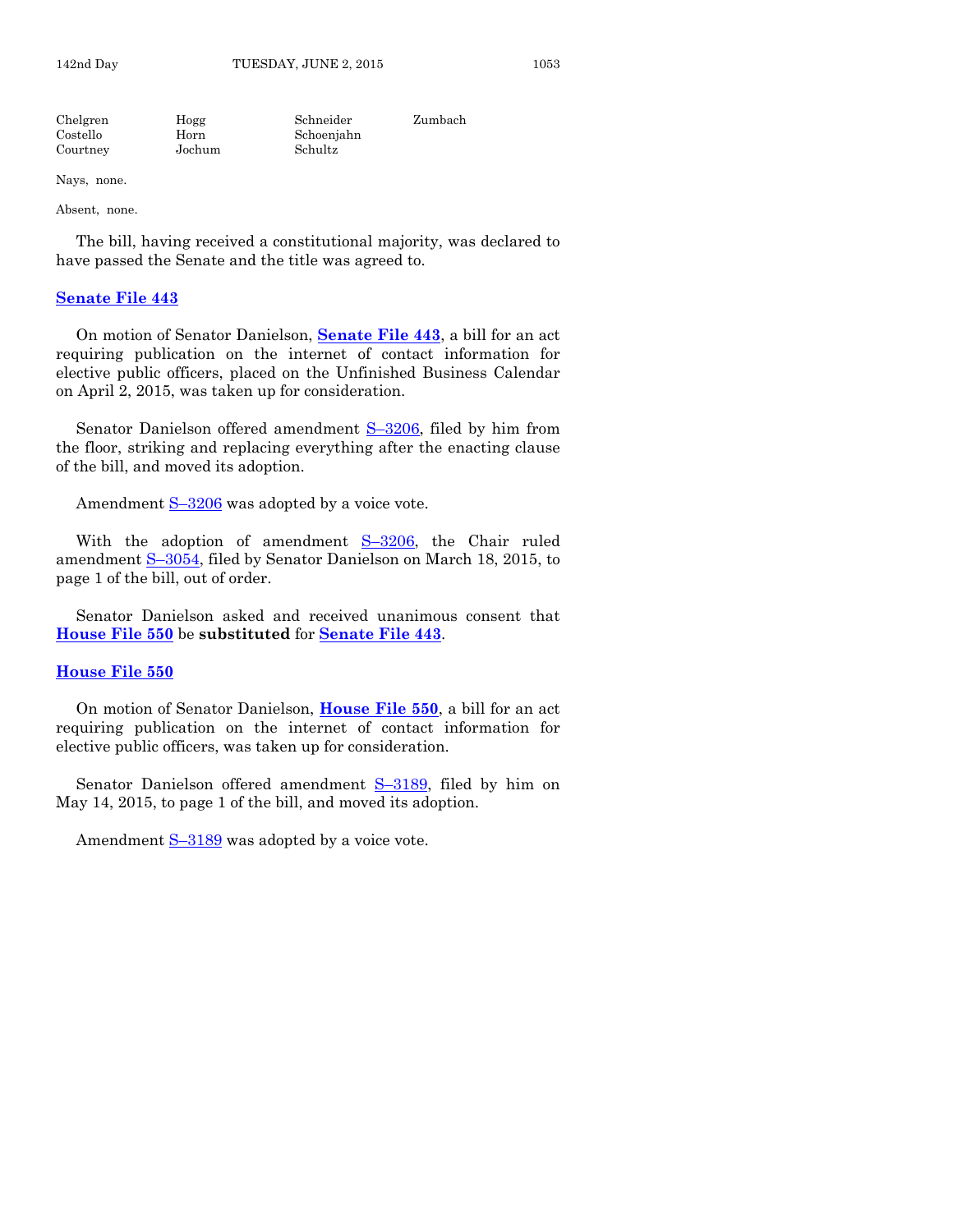Senator Danielson moved that the bill be read the last time now and placed upon its passage, which motion prevailed by a voice vote, and the bill was read the last time.

On the question "Shall the bill pass?" [\(H.F. 550\)](http://coolice.legis.iowa.gov/Cool-ICE/default.asp?Category=billinfo&Service=Billbook&frame=1&GA=86&hbill=HF550), the vote was:

Yeas, 50:

| Allen        | Danielson | Johnson      | Segebart |
|--------------|-----------|--------------|----------|
| Anderson     | Dearden   | Kapucian     | Seng     |
| Behn         | Dix       | Kinney       | Shipley  |
| Bertrand     | Dotzler   | Kraavenbrink | Sinclair |
| Bisignano    | Dvorsky   | Mathis       | Smith    |
| Bolkcom      | Feenstra  | McCoy        | Sodders  |
| Bowman       | Garrett   | Petersen     | Taylor   |
| <b>Brase</b> | Gronstal  | Quirmbach    | Whitver  |
| Breitbach    | Guth      | Ragan        | Wilhelm  |
| Chapman      | Hart      | Rozenboom    | Zaun     |
| Chelgren     | Hogg      | Schneider    | Zumbach  |
| Costello     | Horn      | Schoenjahn   |          |
| Courtney     | Jochum    | Schultz      |          |

Nays, none.

Absent, none.

The bill, having received a constitutional majority, was declared to have passed the Senate and the title was agreed to.

# WITHDRAWN

Senator Danielson asked and received unanimous consent that **[Senate File 443](http://coolice.legis.iowa.gov/Cool-ICE/default.asp?Category=billinfo&Service=Billbook&frame=1&GA=86&hbill=SF443)** be **withdrawn** from further consideration of the Senate.

# CONSIDERATION OF BILLS (Ways and Means Calendar)

Senator Gronstal asked and received unanimous consent to take up for consideration [Senate File 509](http://coolice.legis.iowa.gov/Cool-ICE/default.asp?Category=billinfo&Service=Billbook&frame=1&GA=86&hbill=SF509) and [House File 616.](http://coolice.legis.iowa.gov/Cool-ICE/default.asp?Category=billinfo&Service=Billbook&frame=1&GA=86&hbill=HF616)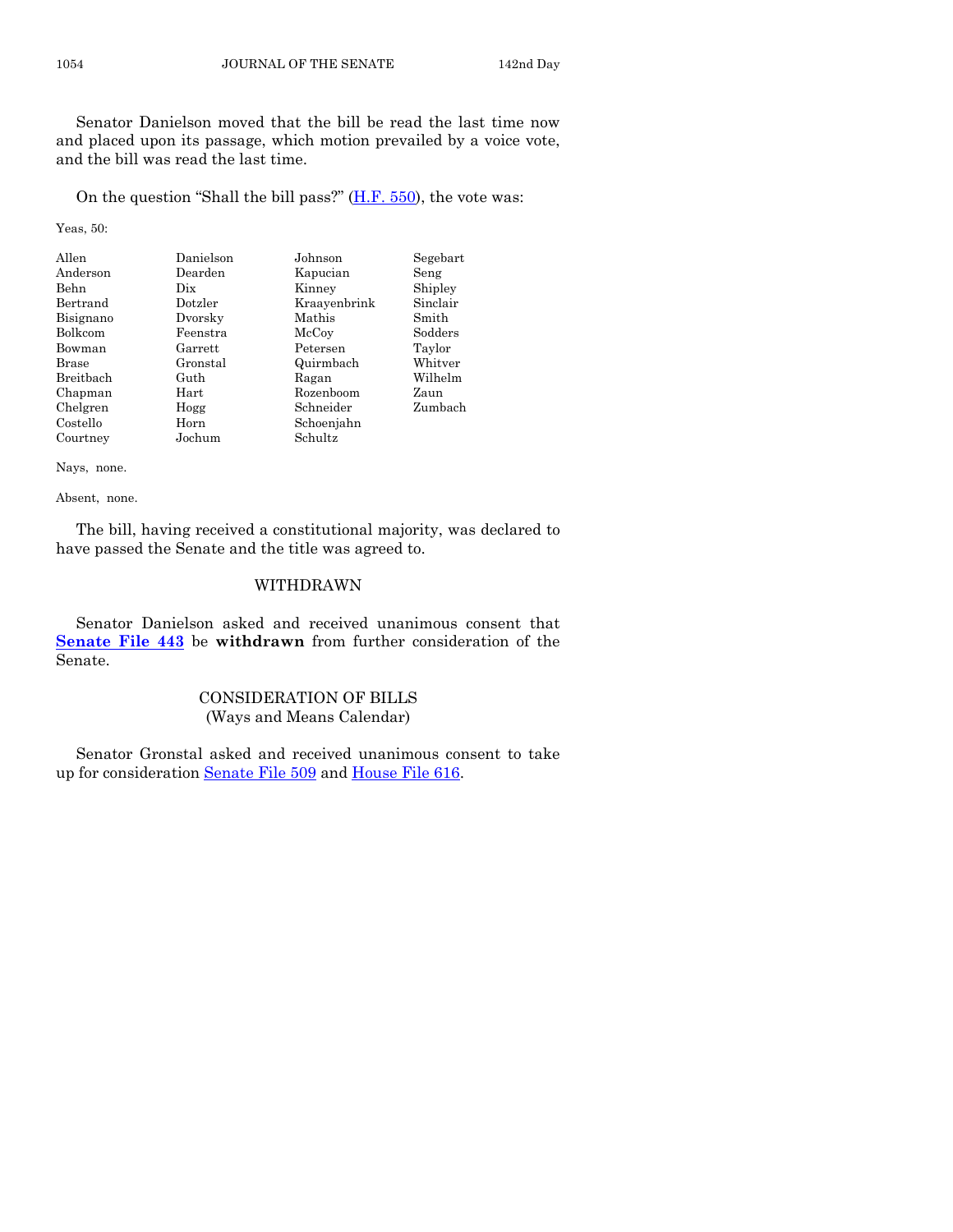#### **[Senate File 509](http://coolice.legis.iowa.gov/Cool-ICE/default.asp?Category=billinfo&Service=Billbook&frame=1&GA=86&hbill=SF509)**

On motion of Senator Hart, **[Senate File 509](http://coolice.legis.iowa.gov/Cool-ICE/default.asp?Category=billinfo&Service=Billbook&frame=1&GA=86&hbill=SF509)**, a bill for an act relating to retail motor fuel sites, by requiring standards and practices to assist disabled individuals obtaining motor fuel, providing for enforcement by the department of agriculture and land stewardship, providing for a tax credit, and including effective and applicability date provisions, was taken up for consideration.

Senator Hart offered amendment  $S-3205$ , filed by her from the floor to pages 1 and 5 of the bill, and moved its adoption.

Amendment  $S-3205$  $S-3205$  was adopted by a voice vote.

Senator Hart moved that the bill be read the last time now and placed upon its passage, which motion prevailed by a voice vote, and the bill was read the last time.

On the question "Shall the bill pass?" [\(S.F. 509\)](http://coolice.legis.iowa.gov/Cool-ICE/default.asp?Category=billinfo&Service=Billbook&frame=1&GA=86&hbill=SF509), the vote was:

Yeas, 30:

| Allen       | Dearden  | Kinney       | Seng     |
|-------------|----------|--------------|----------|
| Bisignano   | Dotzler  | Kraayenbrink | Shipley  |
| Bolkcom     | Dvorsky  | Mathis       | Smith    |
| Bowman      | Gronstal | McCoy        | Sodders  |
| Brase       | Hart     | Petersen     | Taylor   |
| Chelgren    | Hogg     | Quirmbach    | Wilhelm  |
| Courtney    | Horn     | Ragan        |          |
| Danielson   | Jochum   | Schoenjahn   |          |
| Nays, 20:   |          |              |          |
| Anderson    | Costello | Johnson      | Segebart |
| <b>Behn</b> | Dix      | Kapucian     | Sinclair |
| Bertrand    | Feenstra | Rozenboom    | Whitver  |
| Breitbach   | Garrett  | Schneider    | Zaun     |
| Chapman     | Guth     | Schultz      | Zumbach  |

Absent, none.

The bill, having received a constitutional majority, was declared to have passed the Senate and the title was agreed to.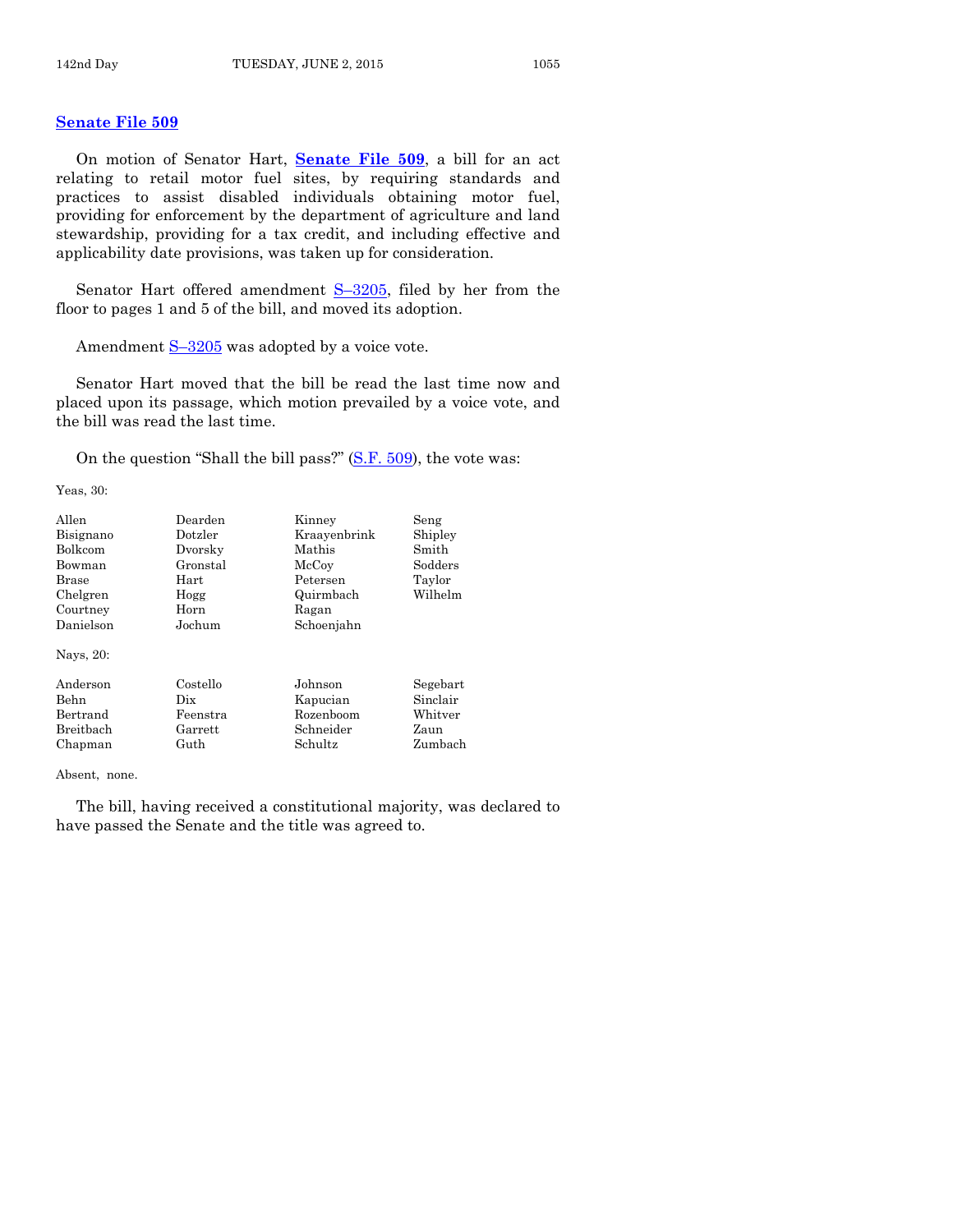#### **[House File 616](http://coolice.legis.iowa.gov/Cool-ICE/default.asp?Category=billinfo&Service=Billbook&frame=1&GA=86&hbill=HF616)**

On motion of Senator Hogg, **[House File 616](http://coolice.legis.iowa.gov/Cool-ICE/default.asp?Category=billinfo&Service=Billbook&frame=1&GA=86&hbill=HF616)**, a bill for an act relating to property tax credits and assessment by modifying filing deadline provisions, modifying requirements relating to property assessment notices and equalization order notices, modifying provisions relating to property assessment protests and assessor informal reviews, and including effective date and applicability provisions, with report of committee recommending amendment and passage, was taken up for consideration.

Senator Bolkcom offered amendment S–[3177,](http://coolice.legis.iowa.gov/Cool-ICE/default.asp?Category=billinfo&Service=Billbook&frame=1&GA=86&hbill=S3177) filed by the committee on Ways and Means on May 12, 2015, to pages 1 and 6–7 and amending the title page of the bill.

Senator Bolkcom offered amendment S-[3203,](http://coolice.legis.iowa.gov/Cool-ICE/default.asp?Category=billinfo&Service=Billbook&frame=1&GA=86&hbill=S3203) filed by him from the floor to page 1 of amendment S-[3177,](http://coolice.legis.iowa.gov/Cool-ICE/default.asp?Category=billinfo&Service=Billbook&frame=1&GA=86&hbill=S3177) and moved its adoption.

Amendment  $S-3203$  $S-3203$  to amendment  $S-3177$ , was adopted by a voice vote.

Senator Bolkcom moved the adoption of amendment S-[3177,](http://coolice.legis.iowa.gov/Cool-ICE/default.asp?Category=billinfo&Service=Billbook&frame=1&GA=86&hbill=S3177) as amended.

A record roll call was requested.

On the question "Shall amendment S–[3177](http://coolice.legis.iowa.gov/Cool-ICE/default.asp?Category=billinfo&Service=Billbook&frame=1&GA=86&hbill=S3177) be adopted?" [\(H.F. 616\)](http://coolice.legis.iowa.gov/Cool-ICE/default.asp?Category=billinfo&Service=Billbook&frame=1&GA=86&hbill=HF616), the vote was:

Yeas, 33:

| Allen     | Dotzler    | Kapucian   | Seng    |
|-----------|------------|------------|---------|
| Bisignano | Dvorsky    | Kinney     | Shipley |
| Bolkcom   | Feenstra   | Mathis     | Sodders |
| Bowman    | Gronstal   | McCoy      | Taylor  |
| Brase     | $\rm Hart$ | Petersen   | Wilhelm |
| Breitbach | Hogg       | Quirmbach  | Zaun    |
| Courtney  | Horn       | Ragan      |         |
| Danielson | Jochum     | Schoenjahn |         |
| Dearden   | Johnson    | Schultz    |         |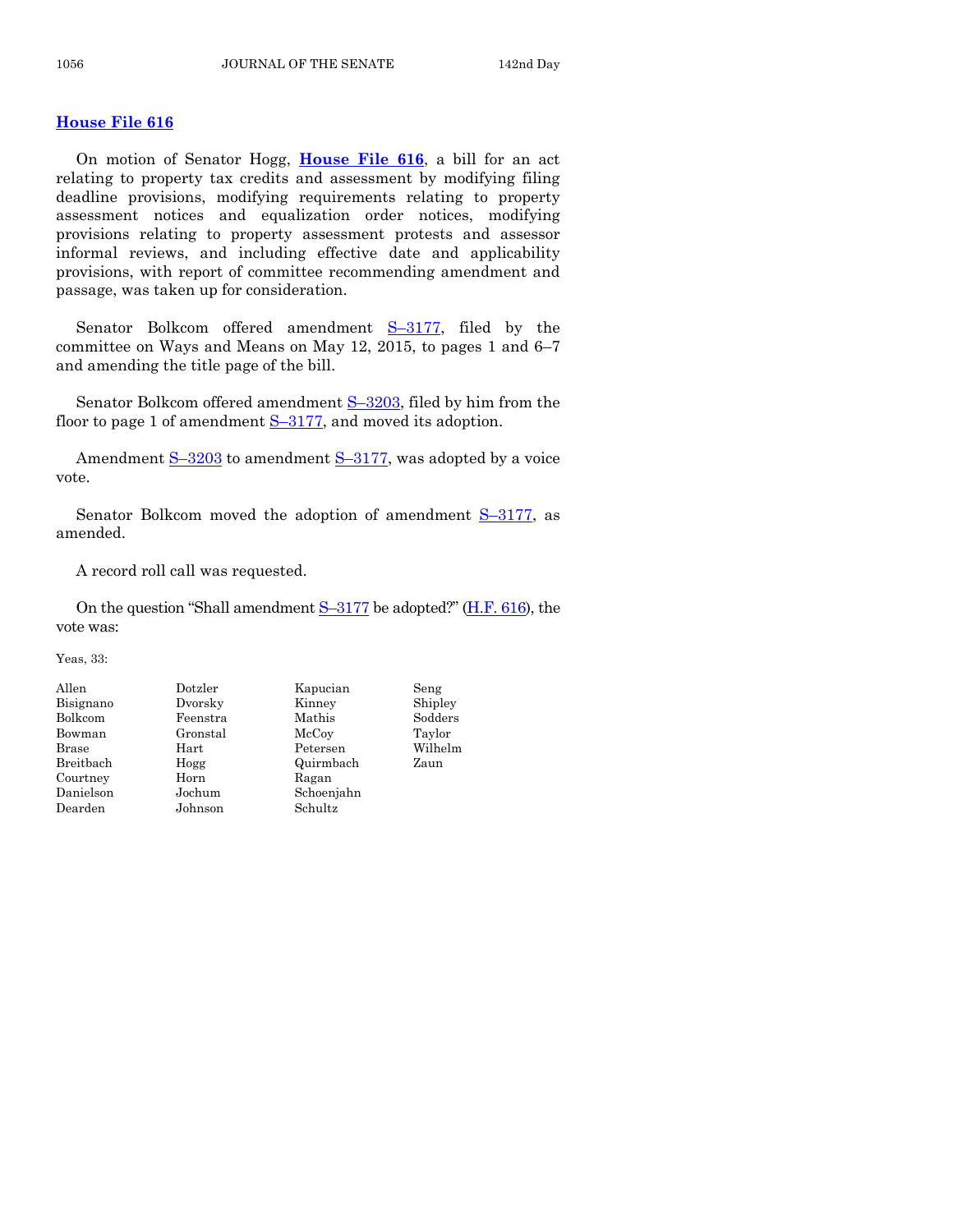Nays, 17:

| Anderson | Costello     | Rozenboom | Whitver |
|----------|--------------|-----------|---------|
| Behn     | Dix          | Schneider | Zumbach |
| Bertrand | Garrett      | Segebart  |         |
| Chapman  | Guth         | Sinclair  |         |
| Chelgren | Kraayenbrink | Smith     |         |

Absent, none.

Amendment S-[3177,](http://coolice.legis.iowa.gov/Cool-ICE/default.asp?Category=billinfo&Service=Billbook&frame=1&GA=86&hbill=S3177) as amended, was adopted.

Senator Hogg moved that the bill be read the last time now and placed upon its passage, which motion prevailed by a voice vote, and the bill was read the last time.

On the question "Shall the bill pass?"  $(H.F. 616)$ , the vote was:

Yeas, 49:

| Allen     | Danielson | Johnson      | Segebart |
|-----------|-----------|--------------|----------|
| Anderson  | Dearden   | Kapucian     | Seng     |
| Behn      | Dix       | Kinney       | Shipley  |
| Bertrand  | Dotzler   | Kraayenbrink | Sinclair |
| Bisignano | Dvorsky   | Mathis       | Smith    |
| Bolkcom   | Feenstra  | McCoy        | Sodders  |
| Bowman    | Garrett   | Petersen     | Taylor   |
| Brase     | Gronstal  | Quirmbach    | Wilhelm  |
| Breitbach | Guth      | Ragan        | Zaun     |
| Chapman   | Hart      | Rozenboom    | Zumbach  |
| Chelgren  | Hogg      | Schneider    |          |
| Costello  | Horn      | Schoenjahn   |          |
| Courtney  | Jochum    | Schultz      |          |

Nays, 1:

Whitver

Absent, none.

The bill, having received a constitutional majority, was declared to have passed the Senate and the title, as amended, was agreed to.

#### IMMEDIATELY MESSAGED

Senator Gronstal asked and received unanimous consent that **[Senate File 509](http://coolice.legis.iowa.gov/Cool-ICE/default.asp?Category=billinfo&Service=Billbook&frame=1&GA=86&hbill=SF509)** and **House Files 299**, **550**, and **616** be **immediately messaged** to the House.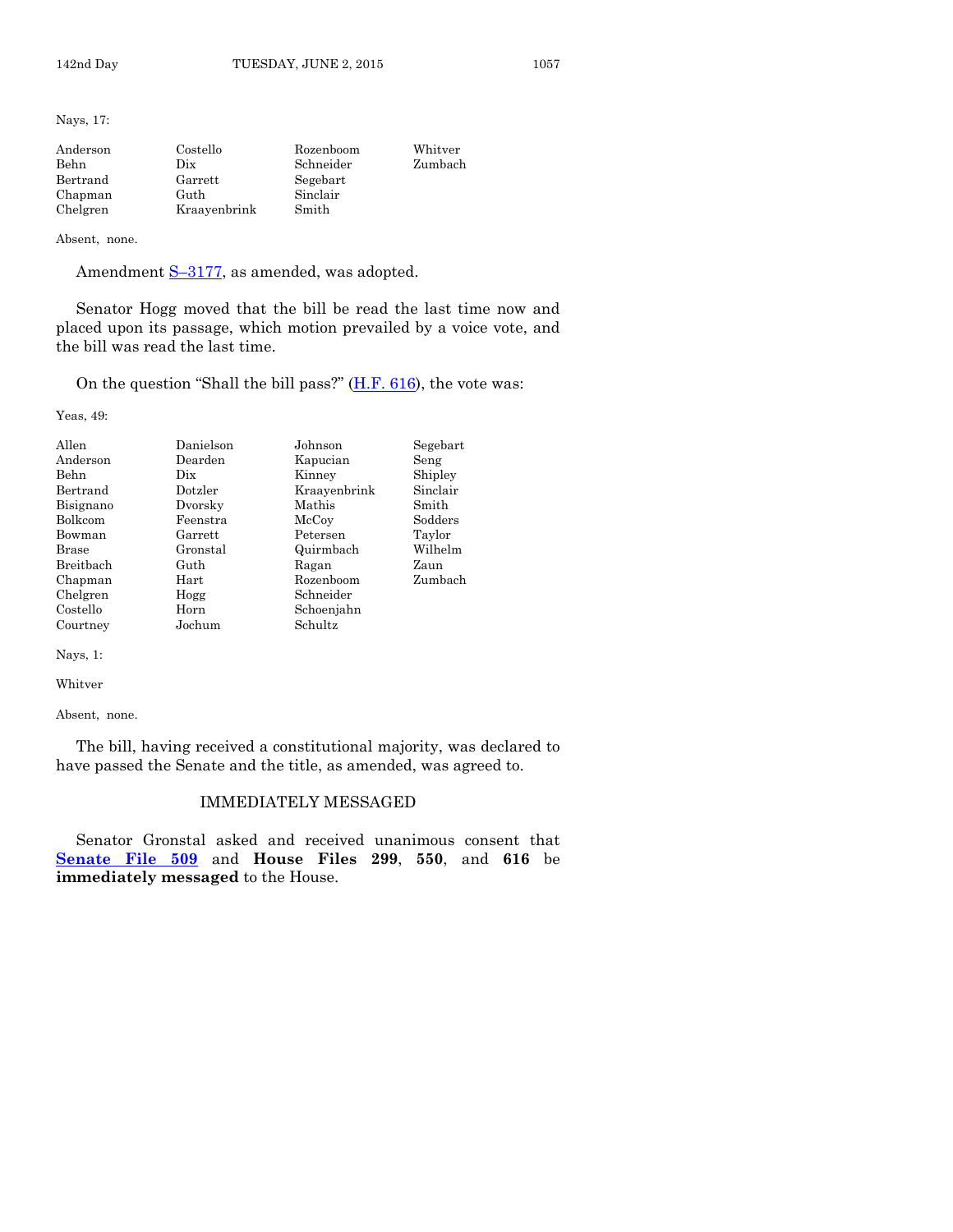# CONSIDERATION OF BILL (Unfinished Business Calendar)

Senator Gronstal asked and received unanimous consent to take up for consideration [Senate File 236.](http://coolice.legis.iowa.gov/Cool-ICE/default.asp?Category=billinfo&Service=Billbook&frame=1&GA=86&hbill=SF236)

## **[Senate File 236](http://coolice.legis.iowa.gov/Cool-ICE/default.asp?Category=billinfo&Service=Billbook&frame=1&GA=86&hbill=SF236)**

On motion of Senator McCoy, **[Senate File 236](http://coolice.legis.iowa.gov/Cool-ICE/default.asp?Category=billinfo&Service=Billbook&frame=1&GA=86&hbill=SF236)**, a bill for an act expanding the definition of a public utility for purposes of provisions governing public utility crossings of railroad rights-of-way, and including effective date and retroactive applicability provisions, placed on the Unfinished Business Calendar on April 2, 2015, was taken up for consideration.

Senator McCoy offered amendment  $S-3204$ , filed by him from the floor, striking and replacing everything after the enacting clause and amending the title page of the bill, and moved its adoption.

Amendment  $S-3204$  $S-3204$  was adopted by a voice vote.

Senator McCoy asked and received unanimous consent that **[House File 607](http://coolice.legis.iowa.gov/Cool-ICE/default.asp?Category=billinfo&Service=Billbook&frame=1&GA=86&hbill=HF607)** be **substituted** for **[Senate File 236](http://coolice.legis.iowa.gov/Cool-ICE/default.asp?Category=billinfo&Service=Billbook&frame=1&GA=86&hbill=SF236)**.

## **[House File 607](http://coolice.legis.iowa.gov/Cool-ICE/default.asp?Category=billinfo&Service=Billbook&frame=1&GA=86&hbill=HF607)**

On motion of Senator McCoy, **[House File 607](http://coolice.legis.iowa.gov/Cool-ICE/default.asp?Category=billinfo&Service=Billbook&frame=1&GA=86&hbill=HF607)**, a bill for an act expanding the definition of a public utility for purposes of provisions governing public utility crossings of railroad rights-of-way, and including effective date and retroactive applicability provisions, was taken up for consideration.

Senator McCoy moved that the bill be read the last time now and placed upon its passage, which motion prevailed by a voice vote, and the bill was read the last time.

On the question "Shall the bill pass?" [\(H.F. 607\)](http://coolice.legis.iowa.gov/Cool-ICE/default.asp?Category=billinfo&Service=Billbook&frame=1&GA=86&hbill=HF607), the vote was:

Yeas, 50:

Allen Danielson Johnson Segebart Anderson Dearden Kapucian Seng Behn Dix Kinney Shipley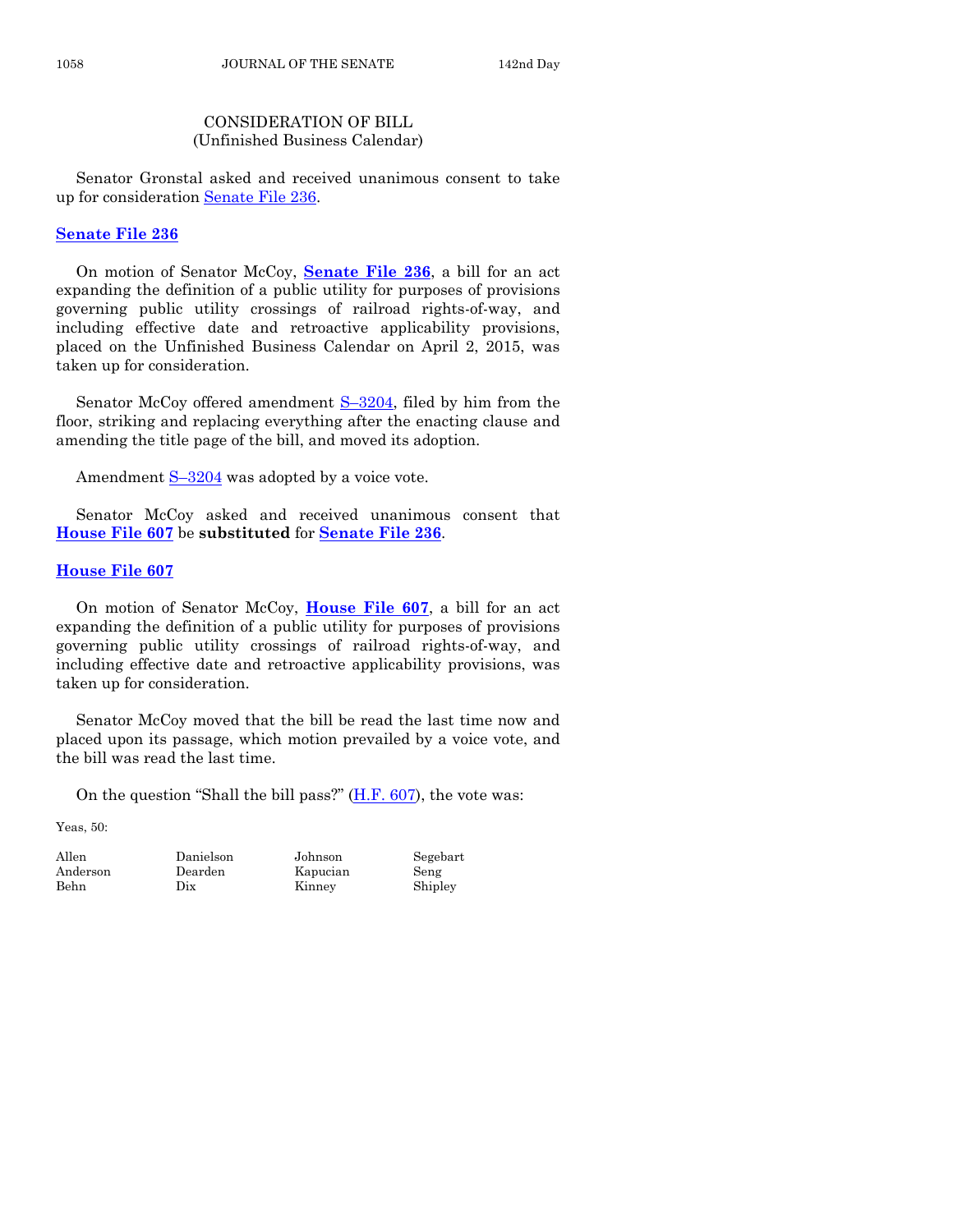| Dotzler  | Kraayenbrink | Sinclair |
|----------|--------------|----------|
| Dvorsky  | Mathis       | Smith    |
| Feenstra | McCoy        | Sodders  |
| Garrett  | Petersen     | Taylor   |
| Gronstal | Quirmbach    | Whitver  |
| Guth     | Ragan        | Wilhelm  |
| Hart     | Rozenboom    | Zaun     |
| Hogg     | Schneider    | Zumbach  |
| Horn     | Schoenjahn   |          |
| Jochum   | Schultz      |          |
|          |              |          |

Absent, none.

The bill, having received a constitutional majority, was declared to have passed the Senate and the title was agreed to.

#### WITHDRAWN

Senator McCoy asked and received unanimous consent that **[Senate File 236](http://coolice.legis.iowa.gov/Cool-ICE/default.asp?Category=billinfo&Service=Billbook&frame=1&GA=86&hbill=SF236)** be **withdrawn** from further consideration of the Senate.

# CONSIDERATION OF BILLS (Ways and Means Calendar)

Senator Gronstal asked and received unanimous consent to take up for consideration House Files 632, 660, and 662.

#### **[House File 632](http://coolice.legis.iowa.gov/Cool-ICE/default.asp?Category=billinfo&Service=Billbook&frame=1&GA=86&hbill=HF632)**

On motion of Senator McCoy, **[House File 632](http://coolice.legis.iowa.gov/Cool-ICE/default.asp?Category=billinfo&Service=Billbook&frame=1&GA=86&hbill=HF632)**, a bill for an act relating to various matters involving insurance and the insurance division of the department of commerce and including effective date provisions, with report of committee recommending passage, was taken up for consideration.

Senator McCoy offered amendment S-[3207,](http://coolice.legis.iowa.gov/Cool-ICE/default.asp?Category=billinfo&Service=Billbook&frame=1&GA=86&hbill=S3207) filed by him from the floor to pages 5, 6, and 25 and amending the title page of the bill, and moved its adoption.

Amendment  $S-3207$  $S-3207$  was adopted by a voice vote.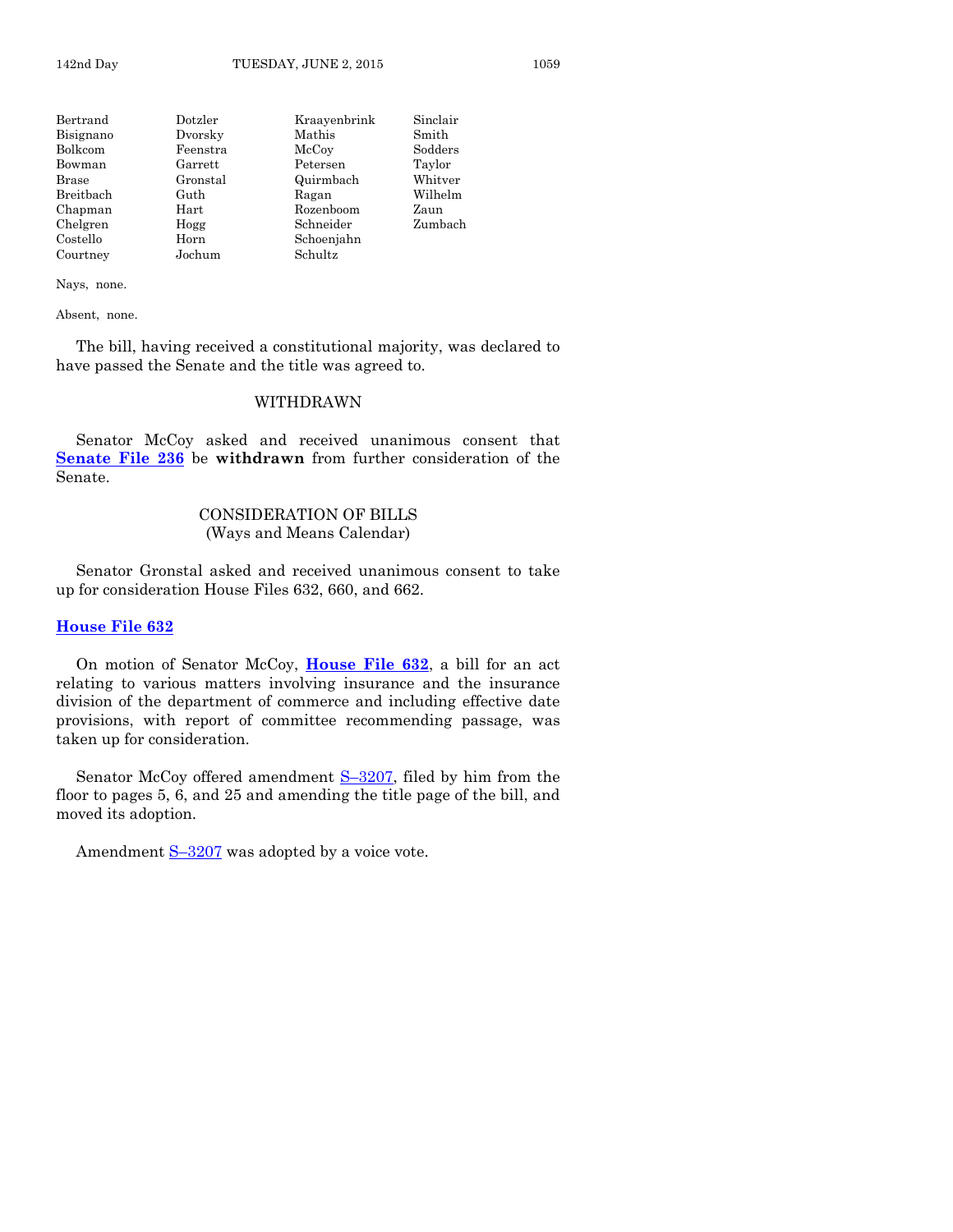Senator McCoy moved that the bill be read the last time now and placed upon its passage, which motion prevailed by a voice vote, and the bill was read the last time.

On the question "Shall the bill pass?"  $(H.F. 632)$ , the vote was:

Yeas, 50:

| Allen          | Danielson | Johnson      | Segebart |
|----------------|-----------|--------------|----------|
| Anderson       | Dearden   | Kapucian     | Seng     |
| Behn           | Dix       | Kinney       | Shipley  |
| Bertrand       | Dotzler   | Kraayenbrink | Sinclair |
| Bisignano      | Dvorsky   | Mathis       | Smith    |
| <b>Bolkcom</b> | Feenstra  | McCoy        | Sodders  |
| Bowman         | Garrett   | Petersen     | Taylor   |
| Brase          | Gronstal  | Quirmbach    | Whitver  |
| Breithach      | Guth      | Ragan        | Wilhelm  |
| Chapman        | Hart      | Rozenboom    | Zaun     |
| Chelgren       | Hogg      | Schneider    | Zumbach  |
| Costello       | Horn      | Schoenjahn   |          |
| Courtney       | Jochum    | Schultz      |          |

Nays, none.

Absent, none.

The bill, having received a constitutional majority, was declared to have passed the Senate and the title, as amended, was agreed to.

#### **[House File 660](http://coolice.legis.iowa.gov/Cool-ICE/default.asp?Category=billinfo&Service=Billbook&frame=1&GA=86&hbill=HF660)**

On motion of Senator Allen, **[House File 660](http://coolice.legis.iowa.gov/Cool-ICE/default.asp?Category=billinfo&Service=Billbook&frame=1&GA=86&hbill=HF660)**, a bill for an act requiring a public hearing prior to increasing the rate of a franchise fee imposed by a city, with report of committee recommending passage, was taken up for consideration.

Senator Allen moved that the bill be read the last time now and placed upon its passage, which motion prevailed by a voice vote, and the bill was read the last time.

On the question "Shall the bill pass?" [\(H.F. 660\)](http://coolice.legis.iowa.gov/Cool-ICE/default.asp?Category=billinfo&Service=Billbook&frame=1&GA=86&hbill=HF660), the vote was:

Yeas, 50:

| Allen    |
|----------|
| Andersor |
| Behn     |

Allen Danielson Johnson Segebart n Dearden Kapucian Seng Dix Kinney Shipley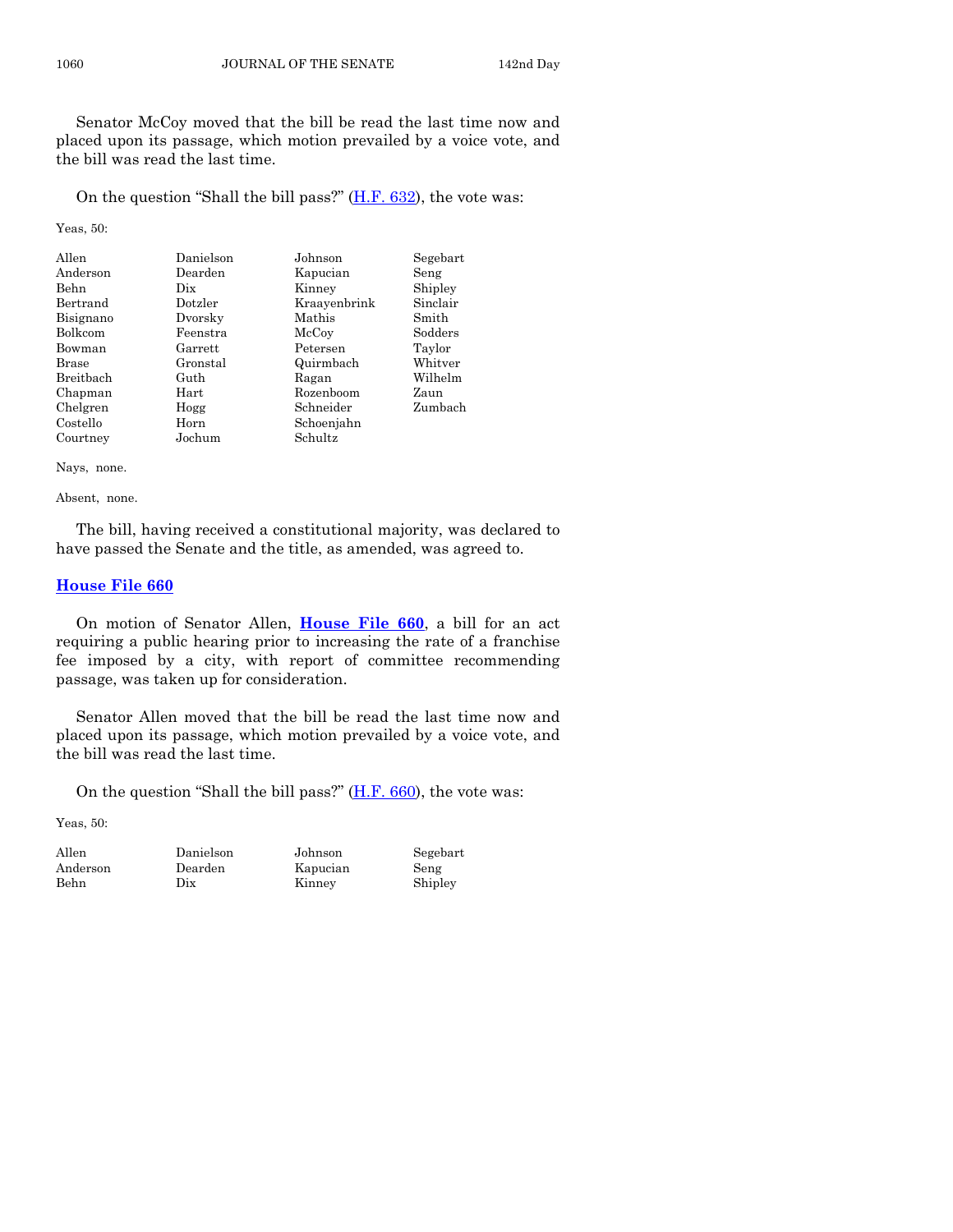| Dotzler    | Kraavenbrink | Sinclair |
|------------|--------------|----------|
| Dvorsky    | Mathis       | Smith    |
| Feenstra   | McCoy        | Sodders  |
| Garrett    | Petersen     | Taylor   |
| Gronstal   | Quirmbach    | Whitver  |
| Guth       | Ragan        | Wilhelm  |
| $\rm Hart$ | Rozenboom    | Zaun     |
| Hogg       | Schneider    | Zumbach  |
| Horn       | Schoenjahn   |          |
| Jochum     | Schultz      |          |
|            |              |          |

Absent, none.

The bill, having received a constitutional majority, was declared to have passed the Senate and the title was agreed to.

#### **[House File 662](http://coolice.legis.iowa.gov/Cool-ICE/default.asp?Category=billinfo&Service=Billbook&frame=1&GA=86&hbill=HF662)**

On motion of Senator Allen, **[House File 662](http://coolice.legis.iowa.gov/Cool-ICE/default.asp?Category=billinfo&Service=Billbook&frame=1&GA=86&hbill=HF662)**, a bill for an act relating to vital statistics, including access to birth records and vital statistics fees collected by the state and county registrars of vital statistics, with report of committee recommending passage, was taken up for consideration.

Senator Allen moved that the bill be read the last time now and placed upon its passage, which motion prevailed by a voice vote, and the bill was read the last time.

On the question "Shall the bill pass?"  $(H.F. 662)$ , the vote was:

Yeas, 50:

| Allen        | Danielson | Johnson      | Segebart |
|--------------|-----------|--------------|----------|
| Anderson     | Dearden   | Kapucian     | Seng     |
| Behn         | Dix       | Kinney       | Shipley  |
| Bertrand     | Dotzler   | Kraayenbrink | Sinclair |
| Bisignano    | Dvorsky   | Mathis       | Smith    |
| Bolkcom      | Feenstra  | McCoy        | Sodders  |
| Bowman       | Garrett   | Petersen     | Taylor   |
| <b>Brase</b> | Gronstal  | Quirmbach    | Whitver  |
| Breitbach    | Guth      | Ragan        | Wilhelm  |
| Chapman      | Hart      | Rozenboom    | Zaun     |
| Chelgren     | Hogg      | Schneider    | Zumbach  |
| Costello     | Horn      | Schoenjahn   |          |
| Courtney     | Jochum    | Schultz      |          |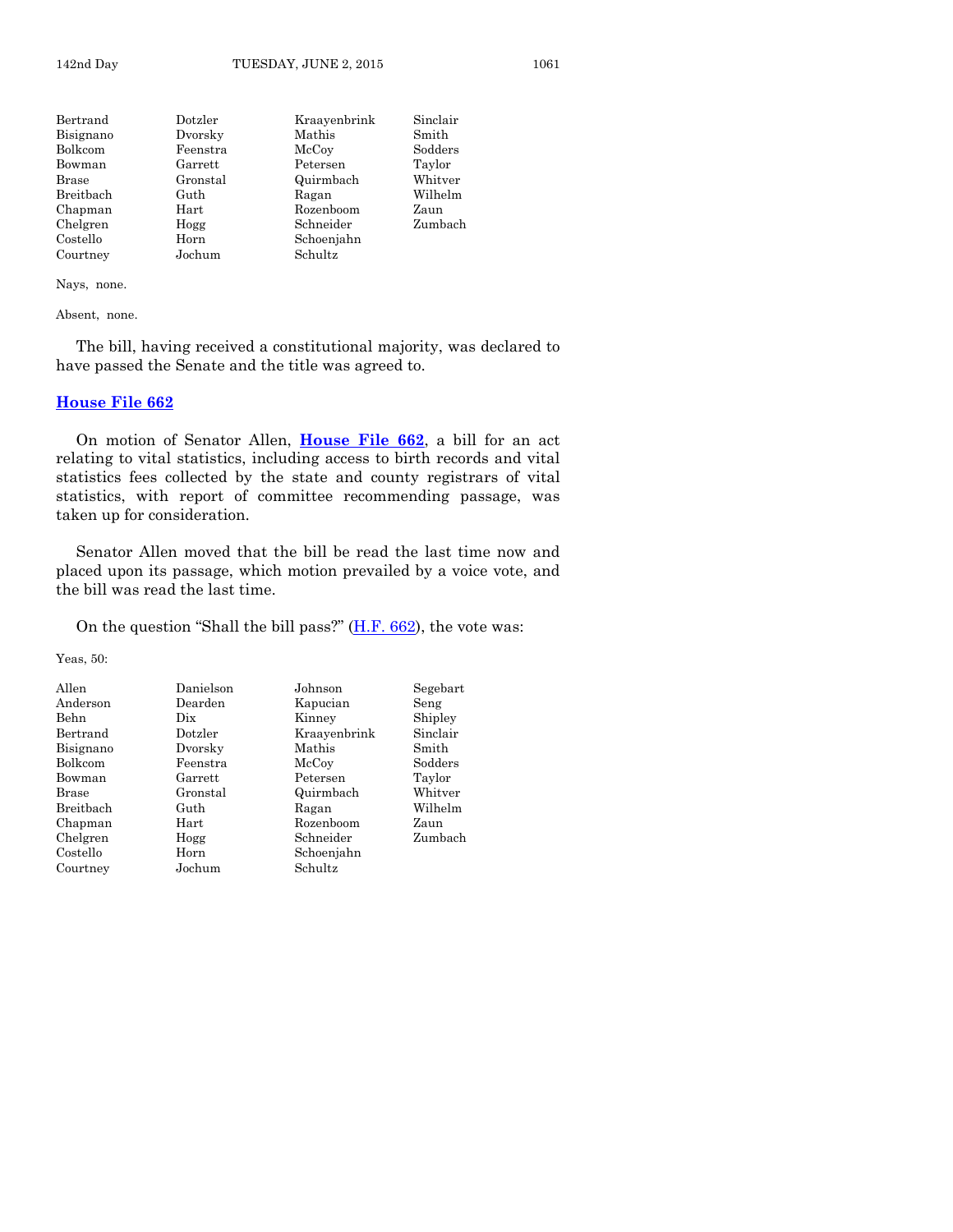Absent, none.

The bill, having received a constitutional majority, was declared to have passed the Senate and the title was agreed to.

### IMMEDIATELY MESSAGED

Senator Gronstal asked and received unanimous consent that **House Files 607**, **632**, **660**, and **662** be **immediately messaged** to the House.

The Senate stood at ease at 3:07 p.m. until the fall of the gavel.

The Senate resumed session at 5:16 p.m., President Jochum presiding.

The Senate stood at ease at 5:17 p.m. until the fall of the gavel for the purpose of party caucuses.

The Senate resumed session at 5:47 p.m., President Jochum presiding.

# CONFERENCE COMMITTEE REPORT RECEIVED

#### **[Senate File 496](http://coolice.legis.iowa.gov/Cool-ICE/default.asp?Category=billinfo&Service=Billbook&frame=1&GA=86&hbill=SF496)**

A conference committee report, signed by the following Senate and House members, was filed June 2, 2015, on **[Senate File 496](http://coolice.legis.iowa.gov/Cool-ICE/default.asp?Category=billinfo&Service=Billbook&frame=1&GA=86&hbill=SF496)**, a bill for an act relating to appropriations to the judicial branch:

On the part of the Senate: On the part of the House:

THOMAS G. COURTNEY, Chair GARY WORTHAN, Chair ROBERT M. HOGG DARREL BRANHAGEN RICH TAYLOR CHRIS HAGENOW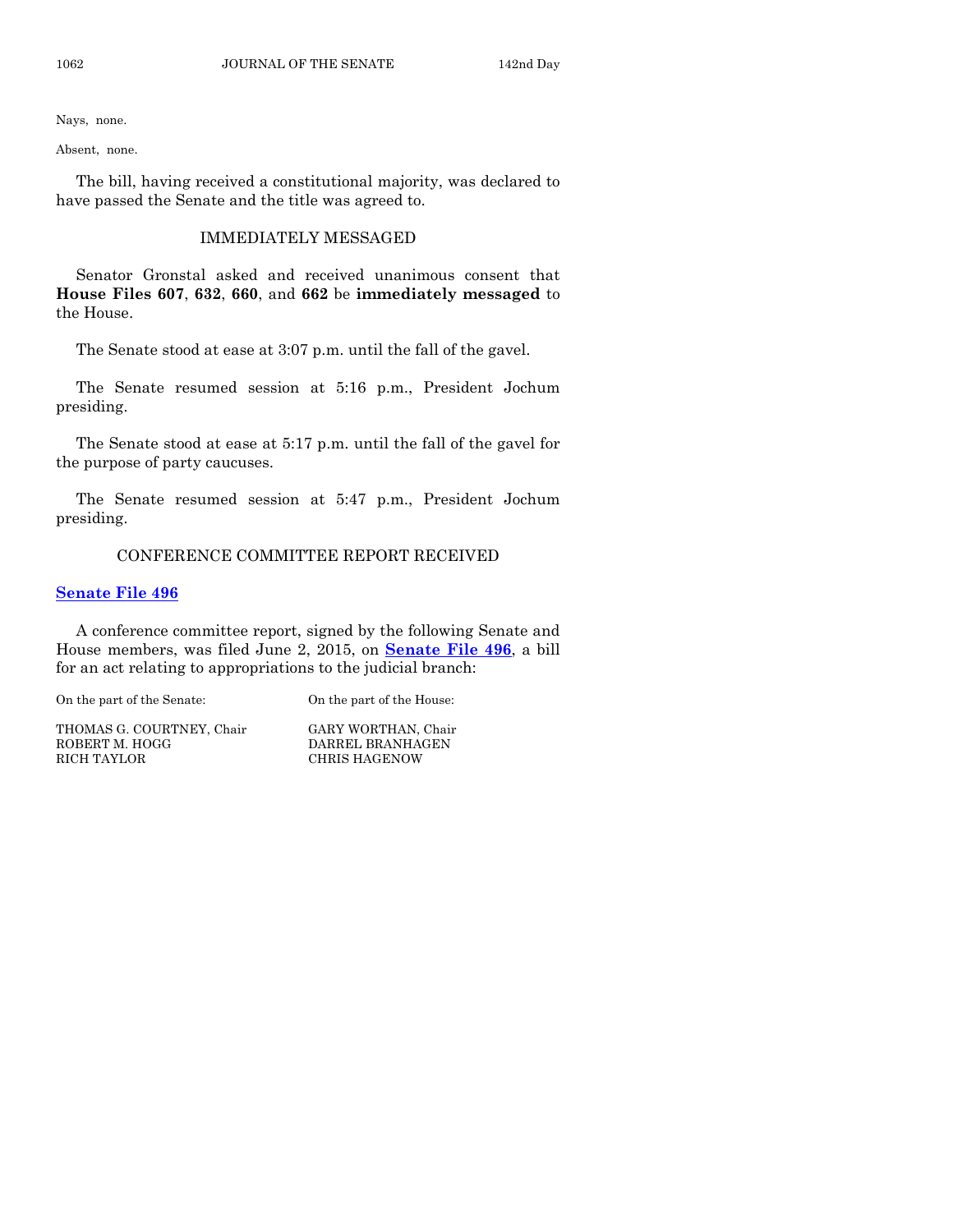## CONFERENCE COMMITTEE REPORT CONSIDERED

#### **[Senate File 496](http://coolice.legis.iowa.gov/Cool-ICE/default.asp?Category=billinfo&Service=Billbook&frame=1&GA=86&hbill=SF496)**

Senator Gronstal called up the conference committee report on **[Senate File 496](http://coolice.legis.iowa.gov/Cool-ICE/default.asp?Category=billinfo&Service=Billbook&frame=1&GA=86&hbill=SF496)**, a bill for an act relating to appropriations to the judicial branch, filed on June 2, 2015, and moved its adoption.

The motion prevailed by a voice vote; and the conference committee report, and the recommendations and amendments contained therein, was adopted.

Senator Courtney moved that the bill be read the last time now and placed upon its passage, which motion prevailed by a voice vote, and the bill was read the last time.

On the question "Shall the bill pass?" [\(S.F. 496\)](http://coolice.legis.iowa.gov/Cool-ICE/default.asp?Category=billinfo&Service=Billbook&frame=1&GA=86&hbill=SF496), the vote was:

Yeas, 26:

| Allen<br>Bisignano<br>Bolkcom | Dearden<br>Dotzler<br>Dvorsky | Jochum<br>Kinney<br>Mathis | Schoenjahn<br>Seng<br>Sodders |
|-------------------------------|-------------------------------|----------------------------|-------------------------------|
| Bowman                        | Gronstal                      | McCoy                      | Taylor                        |
| Brase                         | Hart                          | Petersen                   | Wilhelm                       |
| Courtney                      | Hogg                          | Quirmbach                  |                               |
| Danielson                     | Horn                          | Ragan                      |                               |
| Nays, 24:                     |                               |                            |                               |
| Anderson                      | Costello                      | Kapucian                   | Shipley                       |
| Behn                          | Dix                           | Kraayenbrink               | Sinclair                      |
| Bertrand                      | Feenstra                      | Rozenboom                  | Smith                         |
| Breitbach                     | Garrett                       | Schneider                  | Whitver                       |
| Chapman                       | Guth                          | <b>Schultz</b>             | Zaun                          |
| Chelgren                      | Johnson                       | Segebart                   | Zumbach                       |

Absent, none.

The bill, having received a constitutional majority, was declared to have passed the Senate and the title, as amended, was agreed to.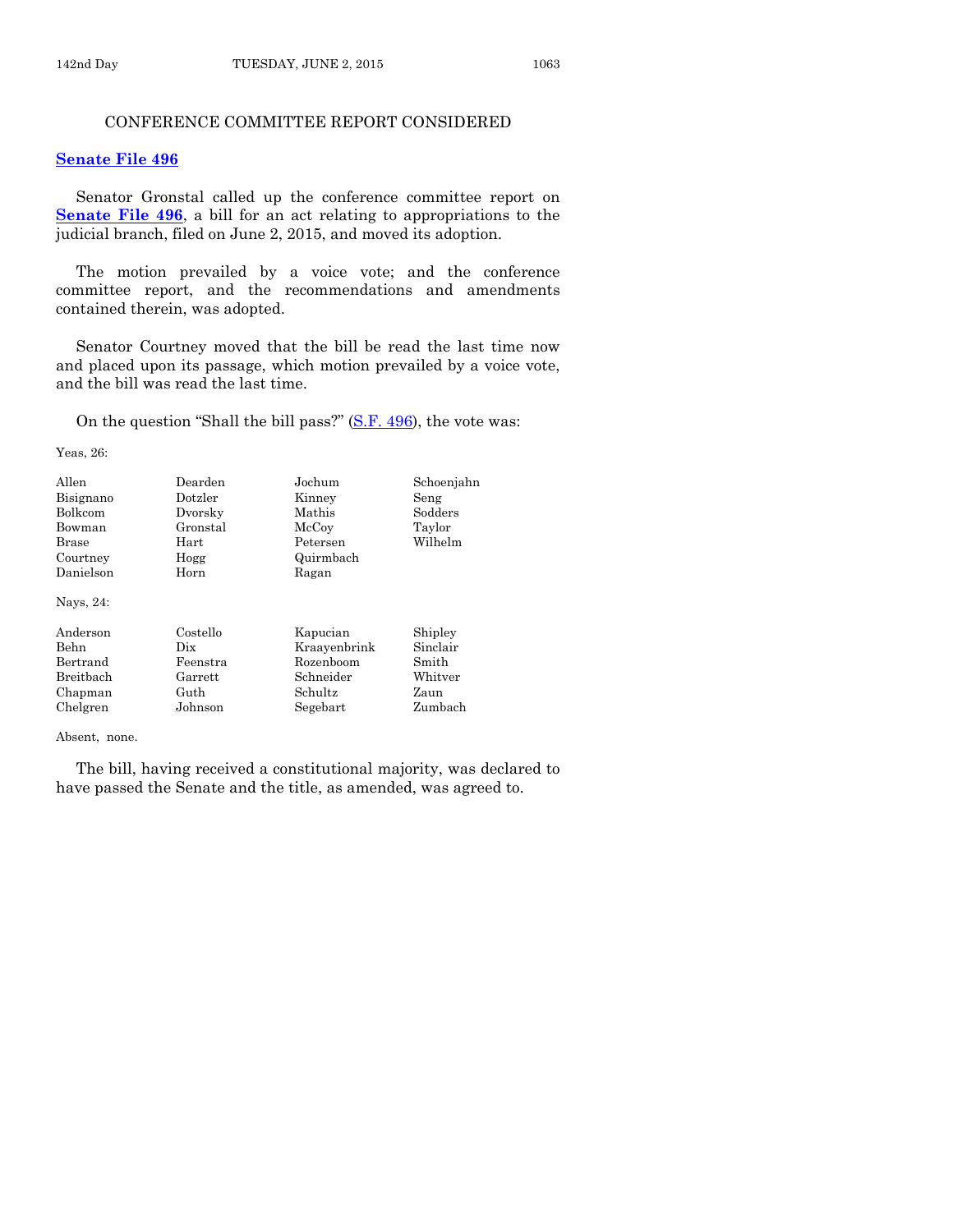# CONSIDERATION OF BILL (Ways and Means Calendar)

Senator Gronstal asked and received unanimous consent to take up for consideration [Senate File 489.](http://coolice.legis.iowa.gov/Cool-ICE/default.asp?Category=billinfo&Service=Billbook&frame=1&GA=86&hbill=SF489)

#### **[Senate File 489](http://coolice.legis.iowa.gov/Cool-ICE/default.asp?Category=billinfo&Service=Billbook&frame=1&GA=86&hbill=SF489)**

On motion of Senator Hogg, **[Senate File 489](http://coolice.legis.iowa.gov/Cool-ICE/default.asp?Category=billinfo&Service=Billbook&frame=1&GA=86&hbill=SF489)**, a bill for an act relating to underground storage tanks, including by establishing an underground storage tank cost share grant program and fund, making an appropriation, and extending the environmental protection surcharge, was taken up for consideration.

Senator Hogg offered amendment S-[3184,](http://coolice.legis.iowa.gov/Cool-ICE/default.asp?Category=billinfo&Service=Billbook&frame=1&GA=86&hbill=S3184) filed by him on May 13, 2015, to pages 1 and 2 and amending the title page of the bill, and moved its adoption.

Amendment S-[3184](http://coolice.legis.iowa.gov/Cool-ICE/default.asp?Category=billinfo&Service=Billbook&frame=1&GA=86&hbill=S3184) was adopted by a voice vote.

Senator Hogg asked and received unanimous consent that **[House](http://coolice.legis.iowa.gov/Cool-ICE/default.asp?Category=billinfo&Service=Billbook&frame=1&GA=86&hbill=HF652)  [File 652](http://coolice.legis.iowa.gov/Cool-ICE/default.asp?Category=billinfo&Service=Billbook&frame=1&GA=86&hbill=HF652)** be **substituted** for **[Senate File 489](http://coolice.legis.iowa.gov/Cool-ICE/default.asp?Category=billinfo&Service=Billbook&frame=1&GA=86&hbill=SF489)**.

# **[House File 652](http://coolice.legis.iowa.gov/Cool-ICE/default.asp?Category=billinfo&Service=Billbook&frame=1&GA=86&hbill=HF652)**

On motion of Senator Hogg, **[House File 652](http://coolice.legis.iowa.gov/Cool-ICE/default.asp?Category=billinfo&Service=Billbook&frame=1&GA=86&hbill=HF652)**, a bill for an act relating to underground storage tanks, including by establishing an underground storage tank cost share grant program and fund, making an appropriation, and extending the environmental protection surcharge, was taken up for consideration.

Senator Hogg offered amendment S-[3185,](http://coolice.legis.iowa.gov/Cool-ICE/default.asp?Category=billinfo&Service=Billbook&frame=1&GA=86&hbill=S3185) filed by him on May 13, 2015, to page 3 of the bill, and moved its adoption.

Amendment  $S-3185$  $S-3185$  was adopted by a voice vote.

Senator Hogg moved that the bill be read the last time now and placed upon its passage, which motion prevailed by a voice vote, and the bill was read the last time.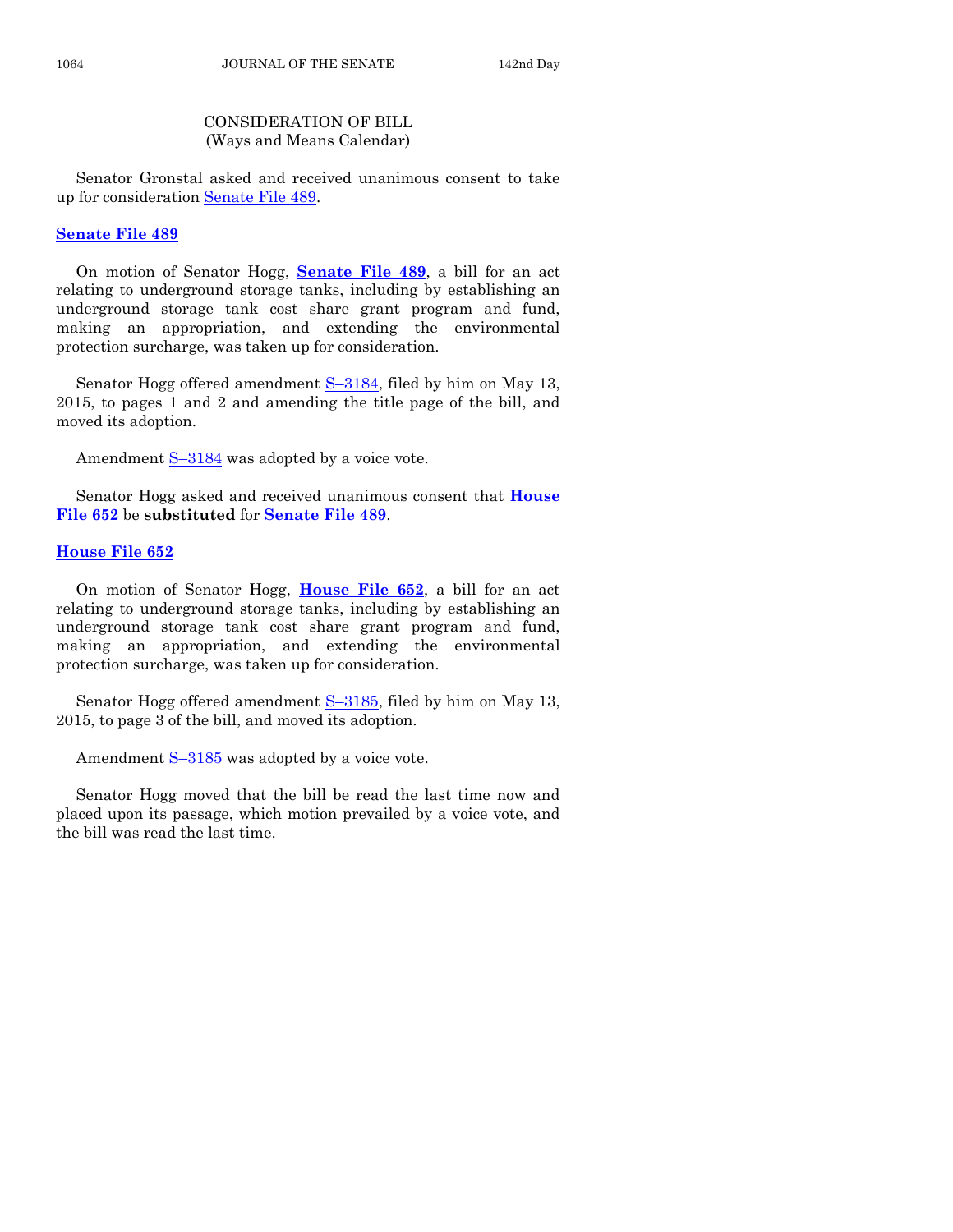On the question "Shall the bill pass?"  $(H.F. 652)$ , the vote was:

Rule 23, requiring all senators present to vote except those who express a conflict of interest, was invoked.

[\(House File 652](http://coolice.legis.iowa.gov/Cool-ICE/default.asp?Category=billinfo&Service=Billbook&frame=1&GA=86&hbill=HF652) was deferred.)

The Senate stood at ease at 6:16 p.m. until the fall of the gavel for the purpose of a Republican party caucus.

The Senate resumed session at 6:29 p.m., President Jochum presiding.

The Senate resumed consideration of [House File 652,](http://coolice.legis.iowa.gov/Cool-ICE/default.asp?Category=billinfo&Service=Billbook&frame=1&GA=86&hbill=HF652) previously deferred.

Yeas, 26:

| Allen        | Dearden  | Jochum       | Schoenjahn |
|--------------|----------|--------------|------------|
| Bisignano    | Dotzler  | Kinney       | Seng       |
| Bolkcom      | Dvorsky  | Mathis       | Sodders    |
| Bowman       | Gronstal | McCoy        | Taylor     |
| <b>Brase</b> | Hart     | Petersen     | Wilhelm    |
| Courtney     | Hogg     | Quirmbach    |            |
| Danielson    | Horn     | Ragan        |            |
| Nays, 24:    |          |              |            |
| Anderson     | Costello | Kapucian     | Shipley    |
| Behn         | Dix      | Kraayenbrink | Sinclair   |
| Bertrand     | Feenstra | Rozenboom    | Smith      |
| Breitbach    | Garrett  | Schneider    | Whitver    |
| Chapman      | Guth     | Schultz      | Zaun       |
| Chelgren     | Johnson  | Segebart     | Zumbach    |

Absent, none.

The bill, having received a constitutional majority, was declared to have passed the Senate and the title was agreed to.

# WITHDRAWN

Senator Hogg asked and received unanimous consent that **[Senate](http://coolice.legis.iowa.gov/Cool-ICE/default.asp?Category=billinfo&Service=Billbook&frame=1&GA=86&hbill=SF489)  [File 489](http://coolice.legis.iowa.gov/Cool-ICE/default.asp?Category=billinfo&Service=Billbook&frame=1&GA=86&hbill=SF489)** be **withdrawn** from further consideration of the Senate.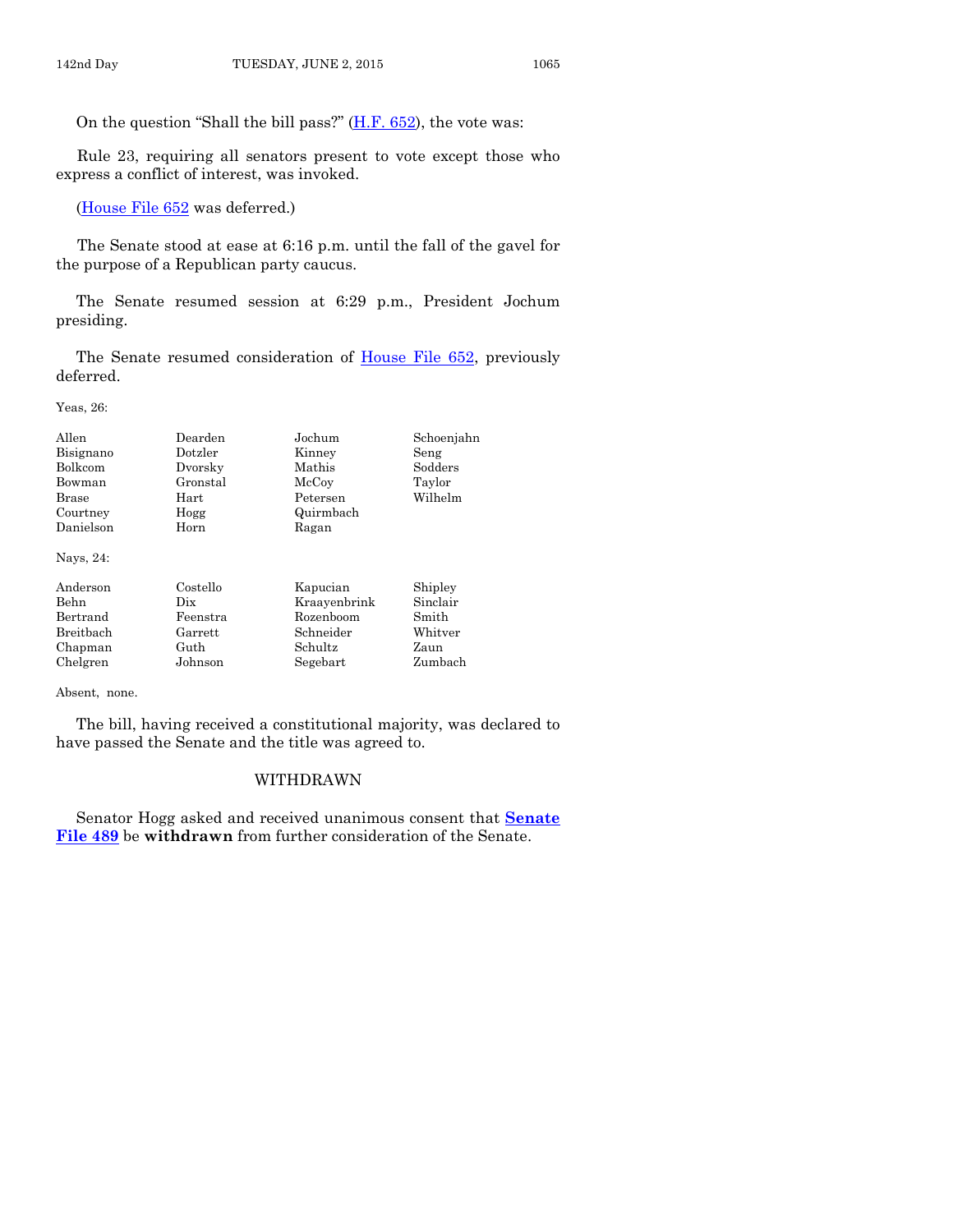# IMMEDIATELY MESSAGED

Senator Gronstal asked and received unanimous consent that **[Senate File 496](http://coolice.legis.iowa.gov/Cool-ICE/default.asp?Category=billinfo&Service=Billbook&frame=1&GA=86&hbill=SF496)** and **[House File 652](http://coolice.legis.iowa.gov/Cool-ICE/default.asp?Category=billinfo&Service=Billbook&frame=1&GA=86&hbill=HF652)** be **immediately messaged** to the House.

# ADJOURNMENT

On motion of Senator Gronstal, the Senate adjourned at 6:31 p.m. until 12:00 p.m., Wednesday, June 3, 2015.

# **APPENDIX**

# COMMUNICATIONS RECEIVED

The following communications were received in the office of the Secretary of the Senate and placed on file in the Legislative Services Agency:

#### CHIEF INFORMATION OFFICER

Donations, Grants, Gifts and Contributions Report, pursuant to Iowa Code section 8B.6. Report received on June 2, 2015.

Salary Report, pursuant to Iowa Code section 8A.341. Report received on June 2, 2015.

# INTRODUCTION OF RESOLUTION

**[Senate Concurrent Resolution 5](http://coolice.legis.iowa.gov/Cool-ICE/default.asp?Category=billinfo&Service=Billbook&frame=1&GA=86&hbill=SCR5)**, by Sodders and Schneider, a concurrent resolution requesting the Congress of the United States to repeal the federal Act of June 30, 1948, that conferred on the State of Iowa jurisdiction over offenses committed by or against Indians on the Meskwaki Settlement.

Read first time under Rule 28 and referred to committee on **Judiciary**.

# REPORT OF COMMITTEE MEETING

**JUDICIARY**

**Convened:** Tuesday, June 02, 2015, 1:20 p.m.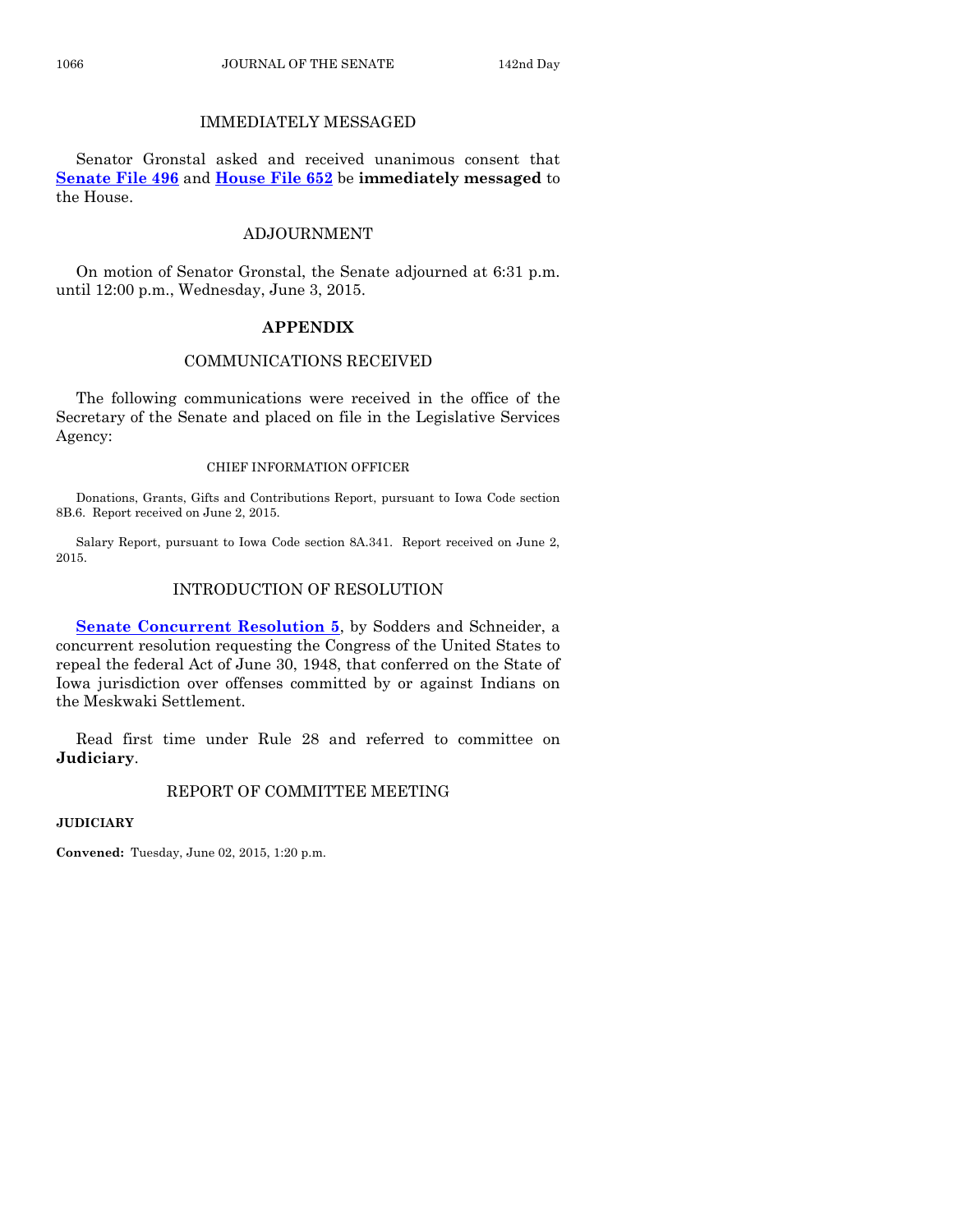**Members Present:** Sodders, Chair; Hogg, Vice Chair; Schneider, Ranking Member; Bisignano, Garrett, Horn, Kinney, Petersen, and Taylor.

**Members Absent:** Quirmbach, Shipley, Whitver, and Zaun (all excused).

**Committee Business:** Passed [SCR 5.](http://coolice.legis.iowa.gov/Cool-ICE/default.asp?Category=billinfo&Service=Billbook&frame=1&GA=86&hbill=SCR5)

**Adjourned:** 1:40 p.m.

#### STUDY BILL RECEIVED

#### **[SSB 1291](http://coolice.legis.iowa.gov/Cool-ICE/default.asp?Category=billinfo&Service=Billbook&frame=1&GA=86&hbill=SSB1291) Ways and Means**

Relating to state revenue and finance laws by exempting certain all-terrain vehicles and off-road utility vehicles from the sales and use tax, modifying the flood mitigation program, and providing an individual income tax exemption for certain payments made to nonresident utility workers, and including effective date and retroactive applicability provisions.

#### SUBCOMMITTEE ASSIGNMENTS

#### **[House File 603](http://coolice.legis.iowa.gov/Cool-ICE/default.asp?Category=billinfo&Service=Billbook&frame=1&GA=86&hbill=HF603)**

WAYS AND MEANS: Bolkcom, Chair; Allen, Anderson, Behn, Breitbach, Dotzler, Feenstra, Hogg, Jochum, McCoy, Petersen, Quirmbach, Schultz, Seng, and Smith

#### **[House File 627](http://coolice.legis.iowa.gov/Cool-ICE/default.asp?Category=billinfo&Service=Billbook&frame=1&GA=86&hbill=HF627)**

WAYS AND MEANS: Bolkcom, Chair; Allen, Anderson, Behn, Breitbach, Dotzler, Feenstra, Hogg, Jochum, McCoy, Petersen, Quirmbach, Schultz, Seng, and Smith

#### **[House File 661](http://coolice.legis.iowa.gov/Cool-ICE/default.asp?Category=billinfo&Service=Billbook&frame=1&GA=86&hbill=HF661)**

WAYS AND MEANS: Bolkcom, Chair; Allen, Anderson, Behn, Breitbach, Dotzler, Feenstra, Hogg, Jochum, McCoy, Petersen, Quirmbach, Schultz, Seng, and Smith

#### **[SSB 1291](http://coolice.legis.iowa.gov/Cool-ICE/default.asp?Category=billinfo&Service=Billbook&frame=1&GA=86&hbill=SSB1291)**

WAYS AND MEANS: Bolkcom, Chair; Feenstra and Hogg

#### FINAL COMMITTEE REPORT OF BILL ACTION

#### **JUDICIARY**

**Bill Title:** [SENATE CONCURRENT RESOLUTION](http://coolice.legis.iowa.gov/Cool-ICE/default.asp?Category=billinfo&Service=Billbook&frame=1&GA=86&hbill=SCR5) 5, a concurrent resolution requesting the Congress of the United States to repeal the federal Act of June 30, 1948, that conferred on the State of Iowa jurisdiction over offenses committed by or against Indians on the Meskwaki Settlement.